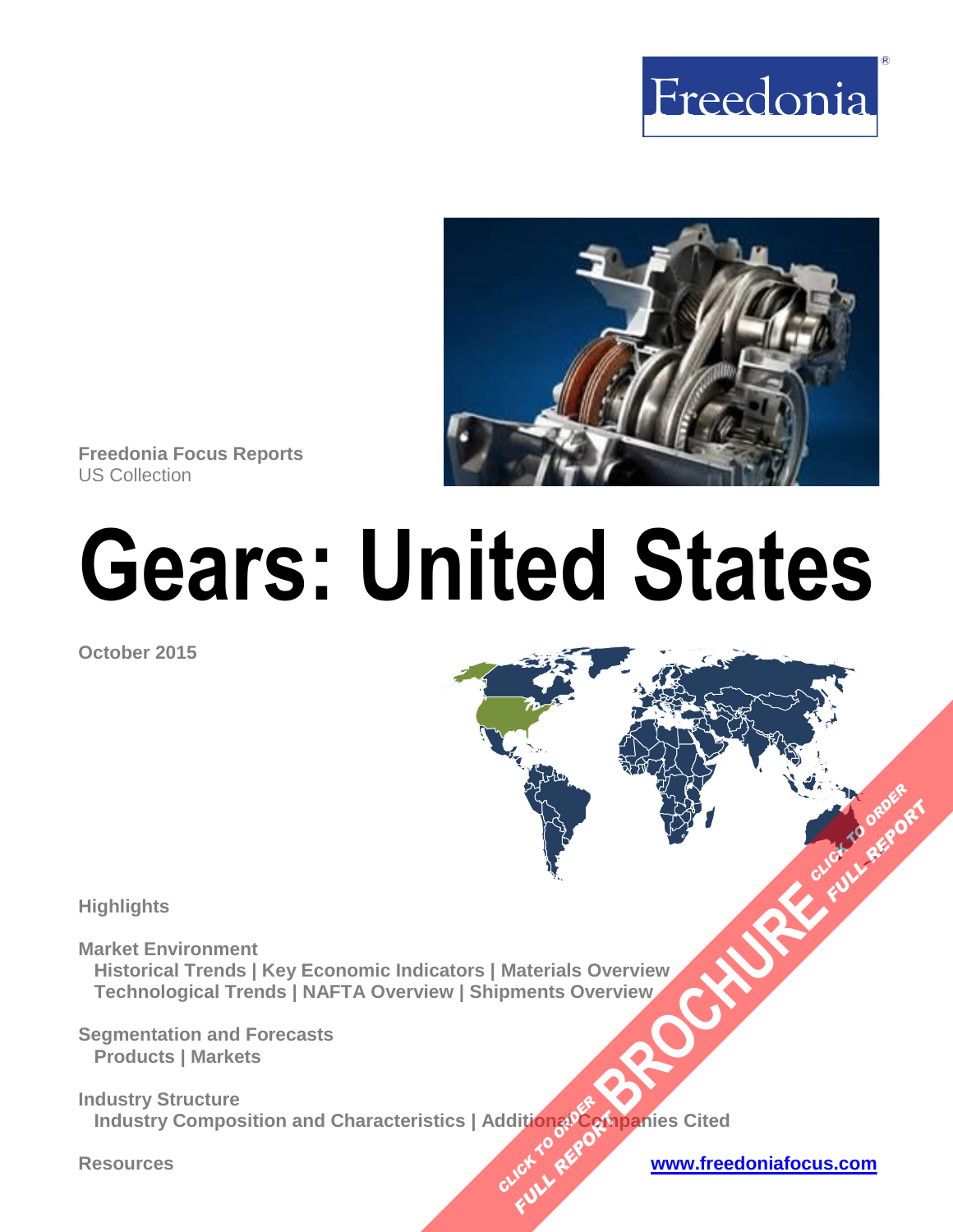## <span id="page-1-0"></span>ABOUT THIS REPORT

## Scope & Method

This report forecasts US gear demand and shipments in US dollars at the manufacturers' level to 2019. Total demand is segmented by product in terms of:

- vehicular powertrain gear assemblies
- vehicular steering gear assemblies
- speed reducers and changers
- gearmotors and all other gear assemblies, such as specialized types
- individual gears.

In order to avoid double counting, sales of individual gears to original equipment manufacturers (OEMs) of gear assemblies are not included in the demand figures provided in this report. For gear assemblies, values include not only the individual gears contained within but also integrated components such as the bearings, housing, lubricants, and shafts.

Total demand is also segmented by market as follows:

- motor vehicles
- machinery
- other markets such as aerospace equipment, motorcycles, and home appliances.

To illustrate historical trends, total demand and total shipments are provided at five-year intervals for 2004, 2009, and 2014; the various demand segments are reported for 2009 and 2014.

Forecasts are developed via the identification and analysis of pertinent statistical relationships and other historical trends/events as well as their expected progression/impact over the forecast period. Changes in quantities between reported years of a given total or segment are typically provided in terms of five-year compound annual growth rates (CAGRs). For the sake of brevity, forecasts are generally stated in smoothed CAGR-based descriptions to the forecast year, such as "demand is projected to rise 3.2% annually through 2019." The result of any particular year over that period, however, may exhibit volatility and depart from a smoothed, long-term trend, as historical data typically illustrate.

Key macroeconomic indicators are also provided at five-year intervals with CAGRs for the years corresponding to other reported figures. Other various topics, including profiles of pertinent leading suppliers, are covered in this report. A full outline of report items by page is available in the **Table of Contents**.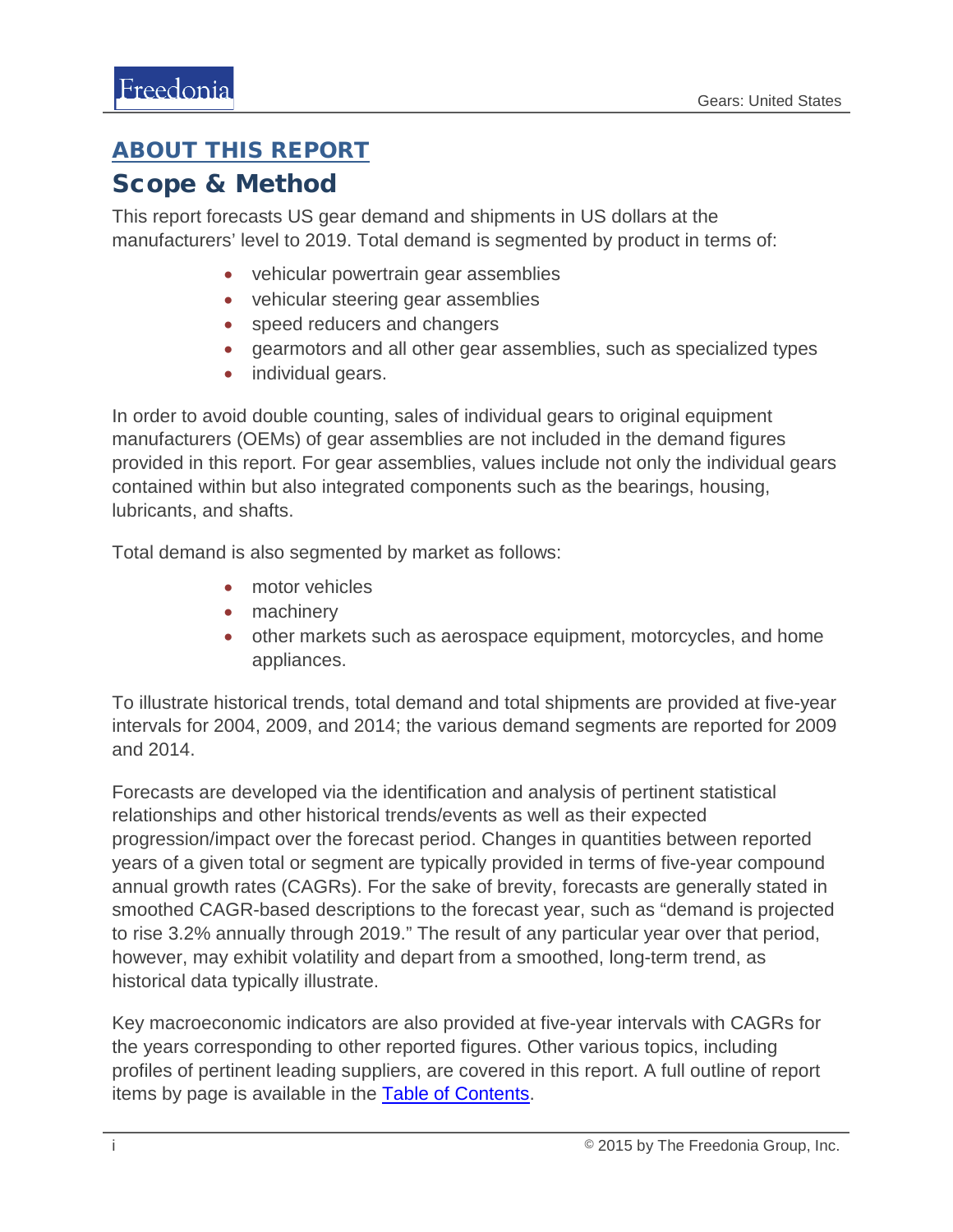## Sources

*Gears: United States* (FF70018) is based on *[World Gears](http://www.freedoniagroup.com/DocumentDetails.aspx?ReferrerId=FL-FOCUS&studyid=3320)*, a comprehensive industry study published by The Freedonia Group in October 2015. Reported findings represent the synthesis and analysis of data from various primary, secondary, macroeconomic, and demographic sources including:

- firms participating in the industry, and their suppliers and customers
- government/public agencies
- national, regional, and international non-governmental organizations
- trade associations and their publications
- the business and trade press
- indicator forecasts by The Freedonia Group
- the findings of other industry studies by The Freedonia Group.

Specific sources and additional resources are listed in the [Resources](#page-4-0) section of this publication for reference and to facilitate further research.

# Industry Codes

The topic of this report is related to the following industry codes:

| <b>NAICS/SCIAN 2007</b><br>North American Industry Classification System |                                                             | <b>SIC</b><br><b>Standard Industry Codes</b> |                                                                          |
|--------------------------------------------------------------------------|-------------------------------------------------------------|----------------------------------------------|--------------------------------------------------------------------------|
|                                                                          |                                                             |                                              |                                                                          |
| 333612                                                                   | Speed Changer, Industrial High-Speed<br>Drive, and Gear Mfg | 3566<br>3714                                 | Speed Changers, Drives, and Gears<br>Motor Vehicle Parts and Accessories |
| 336350                                                                   | Motor Vehicle Transmission and Power<br>Train Parts Mfg     | 5085                                         | <b>Industrial Supplies</b>                                               |
| 423840                                                                   | <b>Industrial Supplies Merchant</b><br><b>Wholesalers</b>   |                                              |                                                                          |

# Copyright & Licensing

The full report is protected by copyright laws of the United States of America and international treaties. The entire contents of the publication are copyrighted by The Freedonia Group, Inc.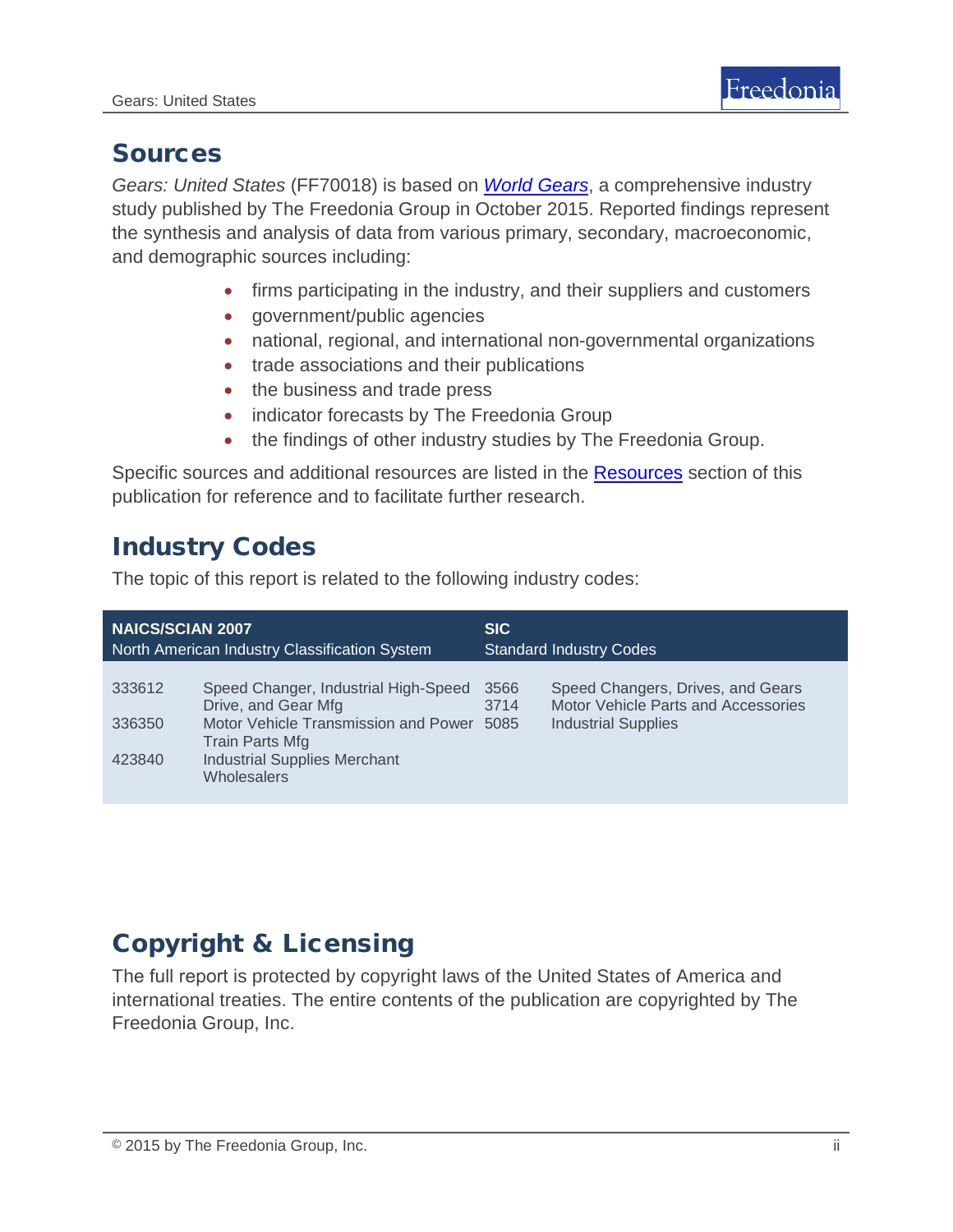# <span id="page-3-0"></span>**Table of Contents**

#### **Section**

#### Page

To return here, click on any Freedonia logo or the Table of Contents link in report footers.<br>PDF bookmarks are also available for navigation.